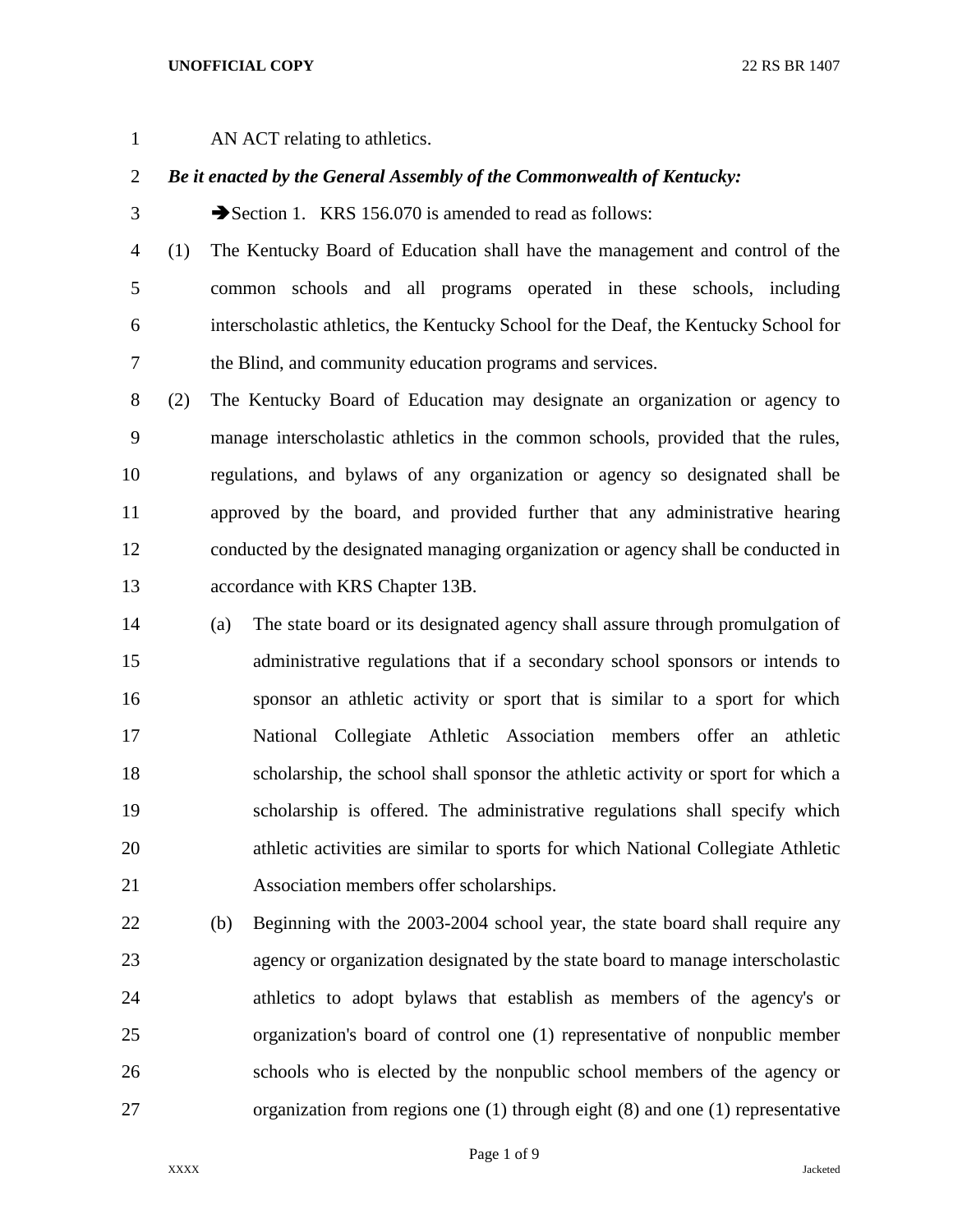of nonpublic member schools who is elected by the nonpublic member schools of the agency or organization from regions nine (9) through sixteen (16). The nonpublic school representatives on the board of control shall not be from classification A1 or D1 schools. Following initial election of these nonpublic school representatives to the agency's or organization's board of control, terms of the nonpublic school representatives shall be staggered so that only one (1) nonpublic school member is elected in each even-numbered year.

 (c) The state board or any agency designated by the state board to manage interscholastic athletics shall not promulgate rules, administrative regulations, or bylaws that prohibit pupils in grades seven (7) to eight (8) from participating in any high school sports except for high school varsity soccer and football, or from participating on more than one (1) school-sponsored team at the same time in the same sport. The Kentucky Board of Education, or an agency designated by the board to manage interscholastic athletics, may promulgate administrative regulations restricting, limiting, or prohibiting participation in high school varsity soccer and football for students who have not successfully completed the eighth grade.

 (d) 1. The state board or any agency designated by the state board to manage interscholastic athletics shall allow a member school's team or students to play against students of a non-member at-home private school, or a 22 team of students from non-member at-home private schools, if the non- member at-home private schools and students comply with this 24 subsection.

- 2. A non-member at-home private school's team and students shall comply with the rules for student athletes, including rules concerning:
- a. Age;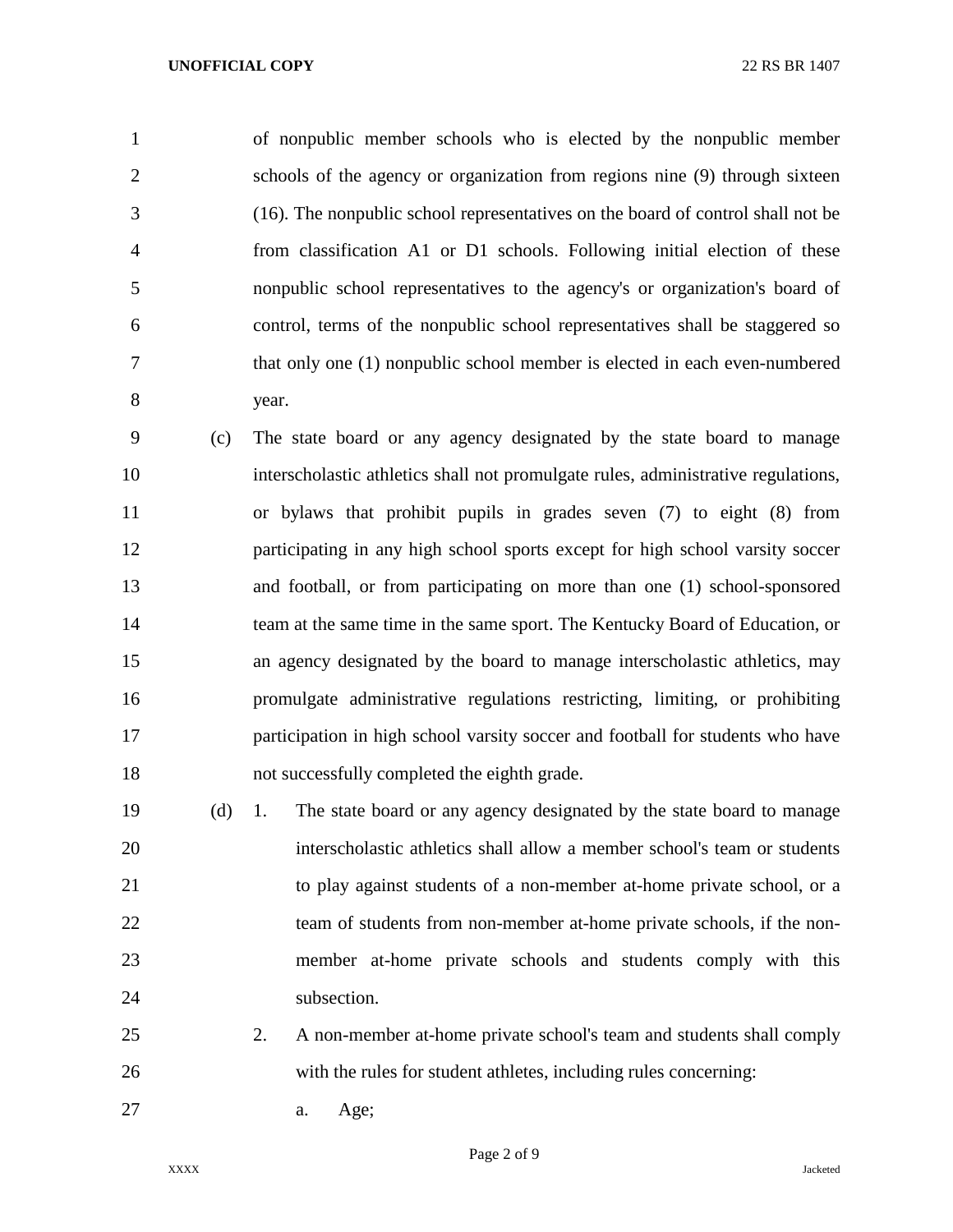| $\mathbf{1}$   |     | b.<br>School semesters;                                                         |
|----------------|-----|---------------------------------------------------------------------------------|
| $\overline{2}$ |     | Scholarships;<br>$C_{\bullet}$                                                  |
| 3              |     | Physical exams;<br>d.                                                           |
| 4              |     | Foreign student eligibility; and<br>e.                                          |
| 5              |     | f.<br>Amateurs.                                                                 |
| 6              |     | A coach of a non-member at-home private school's team shall comply<br>3.        |
| 7              |     | with the rules concerning certification of member school coaches as             |
| 8              |     | required by the state board or any agency designated by the state board         |
| 9              |     | to manage interscholastic athletics.                                            |
| 10             |     | 4.<br>This subsection shall not allow a non-member at-home private school's     |
| 11             |     | team to participate in a sanctioned:                                            |
| 12             |     | Conference;<br>a.                                                               |
| 13             |     | Conference tournament;<br>b.                                                    |
| 14             |     | District tournament;<br>c.                                                      |
| 15             |     | Regional tournament; or<br>d.                                                   |
| 16             |     | State tournament or event.<br>e.                                                |
| 17             |     | 5.<br>This subsection does not allow eligibility for a recognition, award, or   |
| 18             |     | championship sponsored by the state board or any agency designated by           |
| 19             |     | the state board to manage interscholastic athletics.                            |
| 20             |     | A non-member at-home private school's team or students may<br>6.                |
| 21             |     | participate in interscholastic athletics permitted, offered, or sponsored by    |
| 22             |     | the state board or any agency designated by the state board to manage           |
| 23             |     | interscholastic athletics.                                                      |
| 24             | (e) | Every local board of education shall require an annual medical examination      |
| 25             |     | performed and signed by a physician, physician assistant, advanced practice     |
| 26             |     | registered nurse, or chiropractor, if performed within the professional's scope |
| 27             |     | of practice, for each student seeking eligibility to participate in any school  |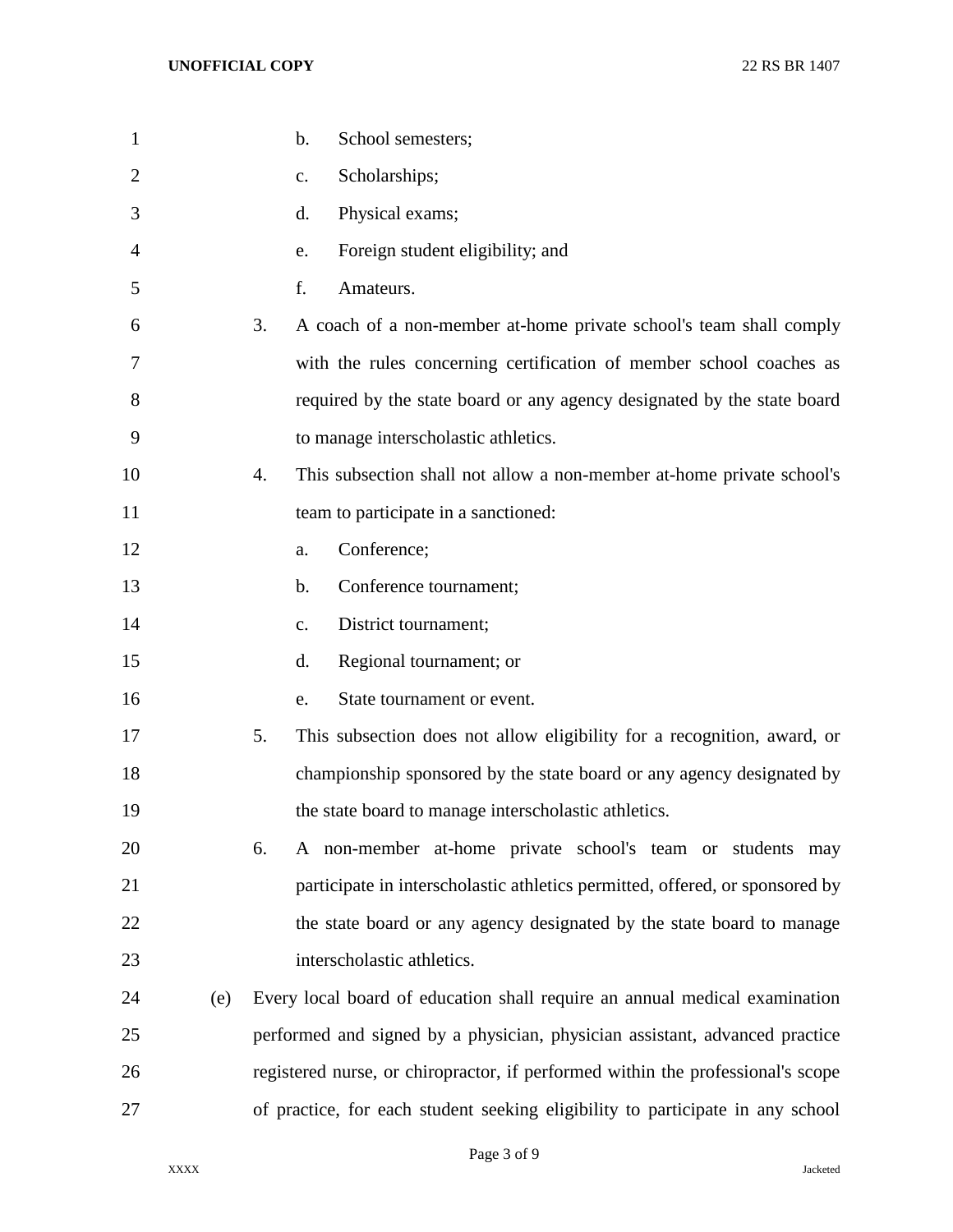| $\mathbf{1}$   |     | athletic activity or sport. The Kentucky Board of Education or any                  |
|----------------|-----|-------------------------------------------------------------------------------------|
| $\overline{2}$ |     | organization or agency designated by the state board to manage interscholastic      |
| 3              |     | athletics shall not promulgate administrative regulations or adopt any policies     |
| 4              |     | or bylaws that are contrary to the provisions of this paragraph.                    |
| 5              | (f) | Any student who turns nineteen (19) years of age prior to August 1 shall not        |
| 6              |     | be eligible for high school athletics in Kentucky. Any student who turns            |
| 7              |     | nineteen (19) years of age on or after August 1 shall remain eligible for that      |
| 8              |     | school year only. An exception to the provisions of this paragraph shall be         |
| 9              |     | made, and the student shall be eligible for high school athletics in Kentucky if    |
| 10             |     | the student:                                                                        |
| 11             |     | Qualified for exceptional children services and had an individual<br>1.             |
| 12             |     | education program developed by an admissions and release committee                  |
| 13             |     | (ARC) while the student was enrolled in the primary school program;                 |
| 14             |     | Was retained in the primary school program because of an ARC<br>2.                  |
| 15             |     | committee recommendation; and                                                       |
| 16             |     | Has not completed four $(4)$ consecutive years or eight $(8)$ consecutive<br>3.     |
| 17             |     | semesters of eligibility following initial promotion from grade eight (8)           |
| 18             |     | to grade nine $(9)$ .                                                               |
| 19             | (g) | The state board or any agency designated by the state board to manage               |
| 20             |     | interscholastic athletics shall promulgate administrative regulations or            |
| 21             |     | bylaws that provide that:                                                           |
| 22             |     | A member school shall designate all athletic teams, activities, and<br>1.           |
| 23             |     | sports as one $(1)$ of the following categories:                                    |
| 24             |     | "Boys";<br>а.                                                                       |
| 25             |     | "Coed"; or<br>b.                                                                    |
| 26             |     | "Girls";<br>$\boldsymbol{c}$ .                                                      |
| 27             |     | An athletic activity or sport designated as "girls" shall not be<br><u>2.</u><br>a. |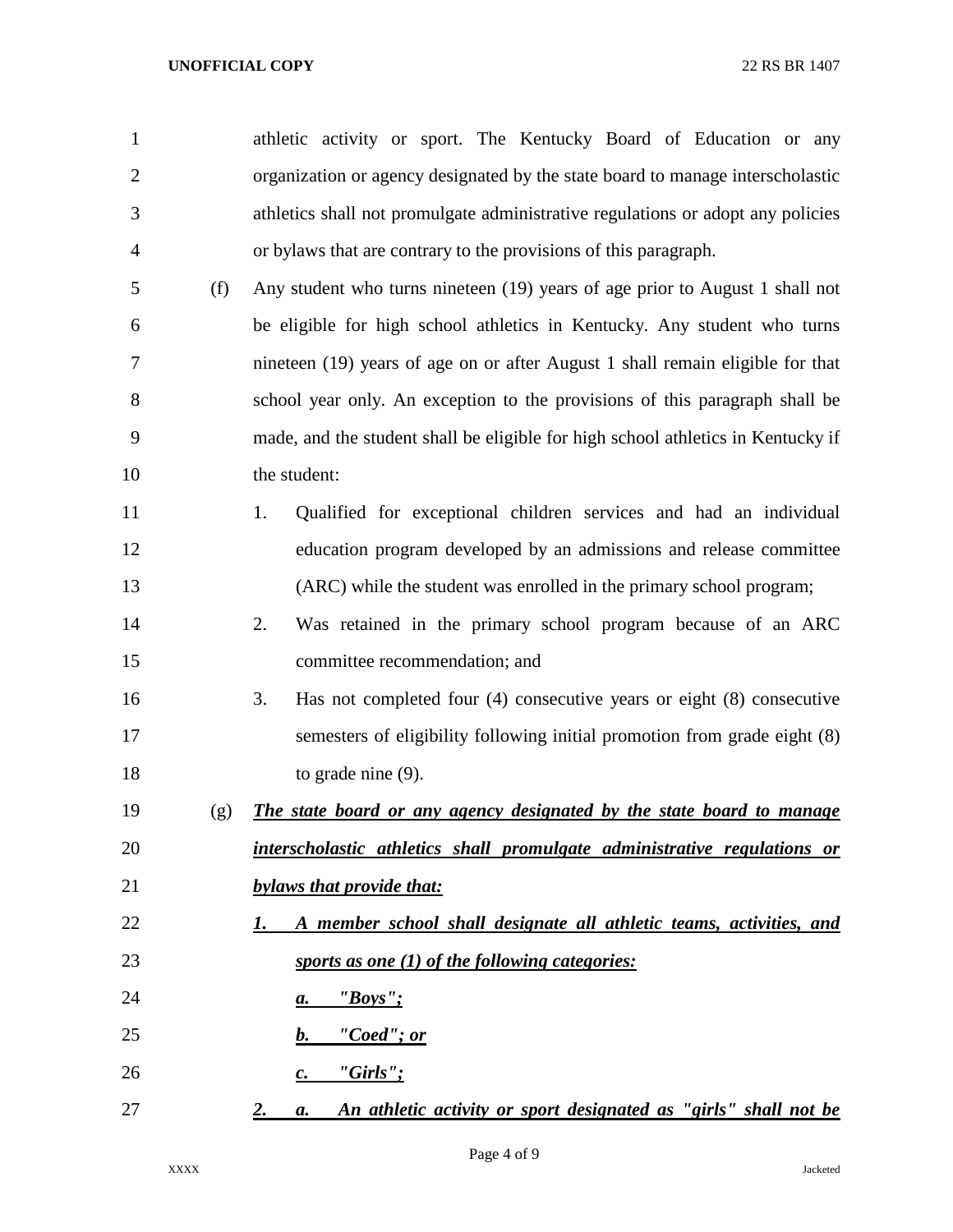| 1              |     |    | open to members of the male sex; and                                       |
|----------------|-----|----|----------------------------------------------------------------------------|
| $\overline{2}$ |     |    | b.<br>Nothing in this section shall be construed to restrict the           |
| 3              |     |    | eligibility of any student to participate in an athletic activity or       |
| 4              |     |    | sport designated as "boys" or "coed"; and                                  |
| 5              |     | 3. | The state board, nor an agency designated by the state board to            |
| 6              |     |    | manage interscholastic athletics, a school district, or a member school    |
| 7              |     |    | shall not entertain a complaint, open an investigation, or take any        |
| 8              |     |    | other adverse action against a school for maintaining separate             |
| 9              |     |    | interscholastic or intramural athletic teams, activities, or sports for    |
| 10             |     |    | students of the female sex.                                                |
| 11             | (h) | 1. | The state board or any agency designated by the state board to manage      |
| 12             |     |    | interscholastic athletics shall promulgate administrative regulations that |
| 13             |     |    | permit a school district to employ or assign nonteaching or noncertified   |
| 14             |     |    | personnel or personnel without postsecondary education credit hours to     |
| 15             |     |    | serve in a coaching position. The administrative regulations shall give    |
| 16             |     |    | preference to the hiring or assignment of certified personnel in coaching  |
| 17             |     |    | positions.                                                                 |
| 18             |     | 2. | A person employed in a coaching position shall be a high school            |
| 19             |     |    | graduate and at least twenty-one (21) years of age and shall submit to a   |
| 20             |     |    | criminal background check in accordance with KRS 160.380.                  |
| 21             |     | 3. | The administrative regulations shall specify post-hire requirements for    |
| 22             |     |    | persons employed in coaching positions.                                    |
| 23             |     | 4. | The regulations shall permit a predetermined number of hours of            |
| 24             |     |    | professional development training approved by the state board or its       |
| 25             |     |    | designated agency to be used in lieu of postsecondary education credit     |
| 26             |     |    | hour requirements.                                                         |
| 27             |     | 5. | A local school board may specify post-hire requirements for personnel      |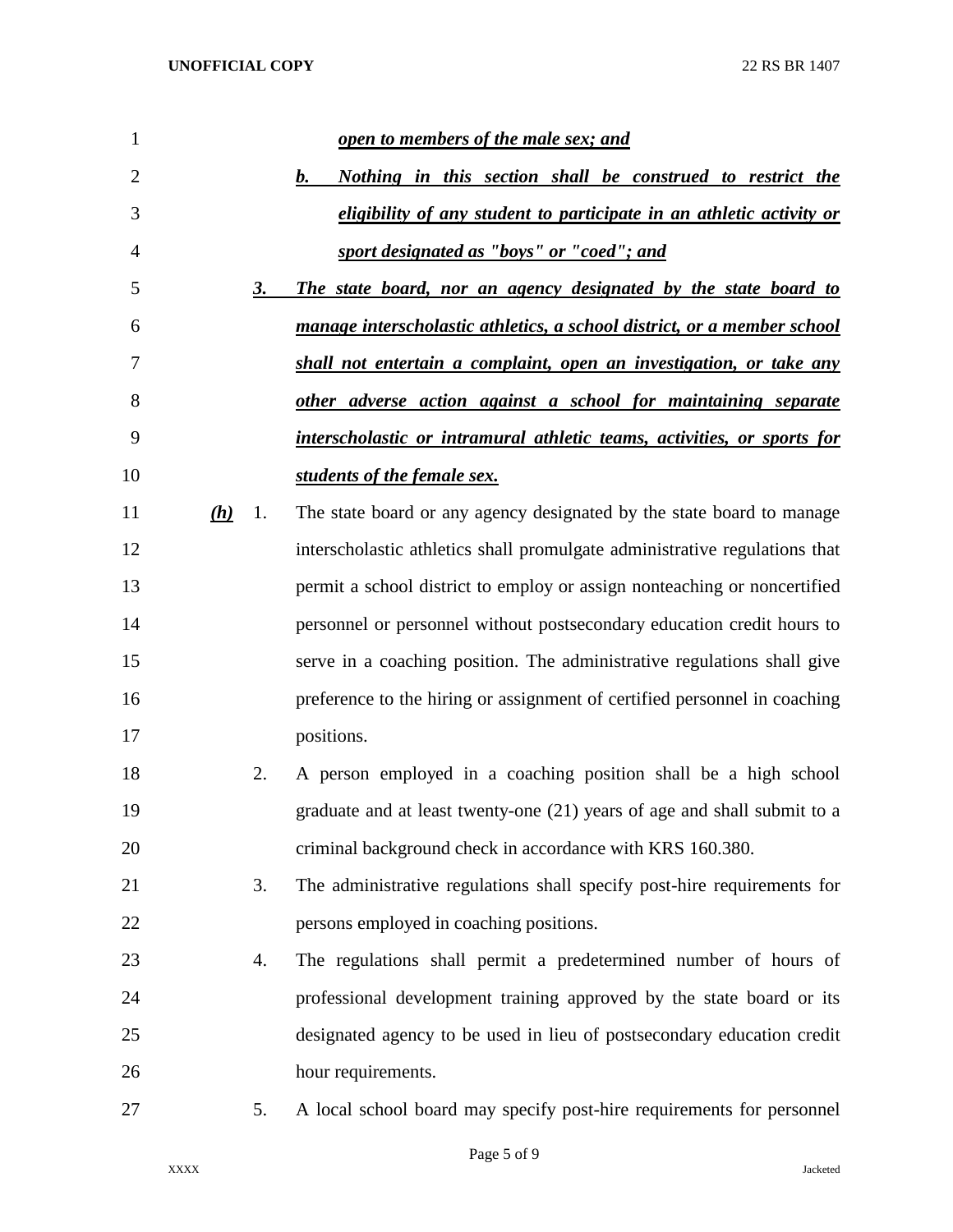employed in coaching positions in addition to those specified in subparagraph 3. of this paragraph.

- *(i)*[(h)] Any student who transfers enrollment from a district of residence to a nonresident district under KRS 157.350(4)(b) shall be ineligible to participate in interscholastic athletics for one (1) calendar year from the date of the transfer.
- (3) (a) The Kentucky Board of Education is hereby authorized to lease from the State Property and Buildings Commission, or others, whether public or private, any lands, buildings, structures, installations, and facilities suitable for use in establishing and furthering television and related facilities as an aid or supplement to classroom instruction, throughout the Commonwealth, and for incidental use in any other proper public functions. The lease may be for any initial term commencing with the date of the lease and ending with the next ensuing June 30, which is the close of the then-current fiscal biennium of the Commonwealth, with exclusive options in favor of the board to renew the same for successive ensuing bienniums, July 1 in each even year to June 30 in the next ensuing even year; and the rentals may be fixed at the sums in each biennium, if renewed, sufficient to enable the State Property and Buildings Commission to pay therefrom the maturing principal of and interest on, and provide reserves for, any revenue bonds which the State Property and Buildings Commission may determine to be necessary and sufficient, in agreement with the board, to provide the cost of acquiring the television and related facilities, with appurtenances, and costs as may be incident to the issuance of the bonds.
- (b) Each option of the Kentucky Board of Education to renew the lease for a succeeding biennial term may be exercised at any time after the adjournment of the session of the General Assembly at which appropriations shall have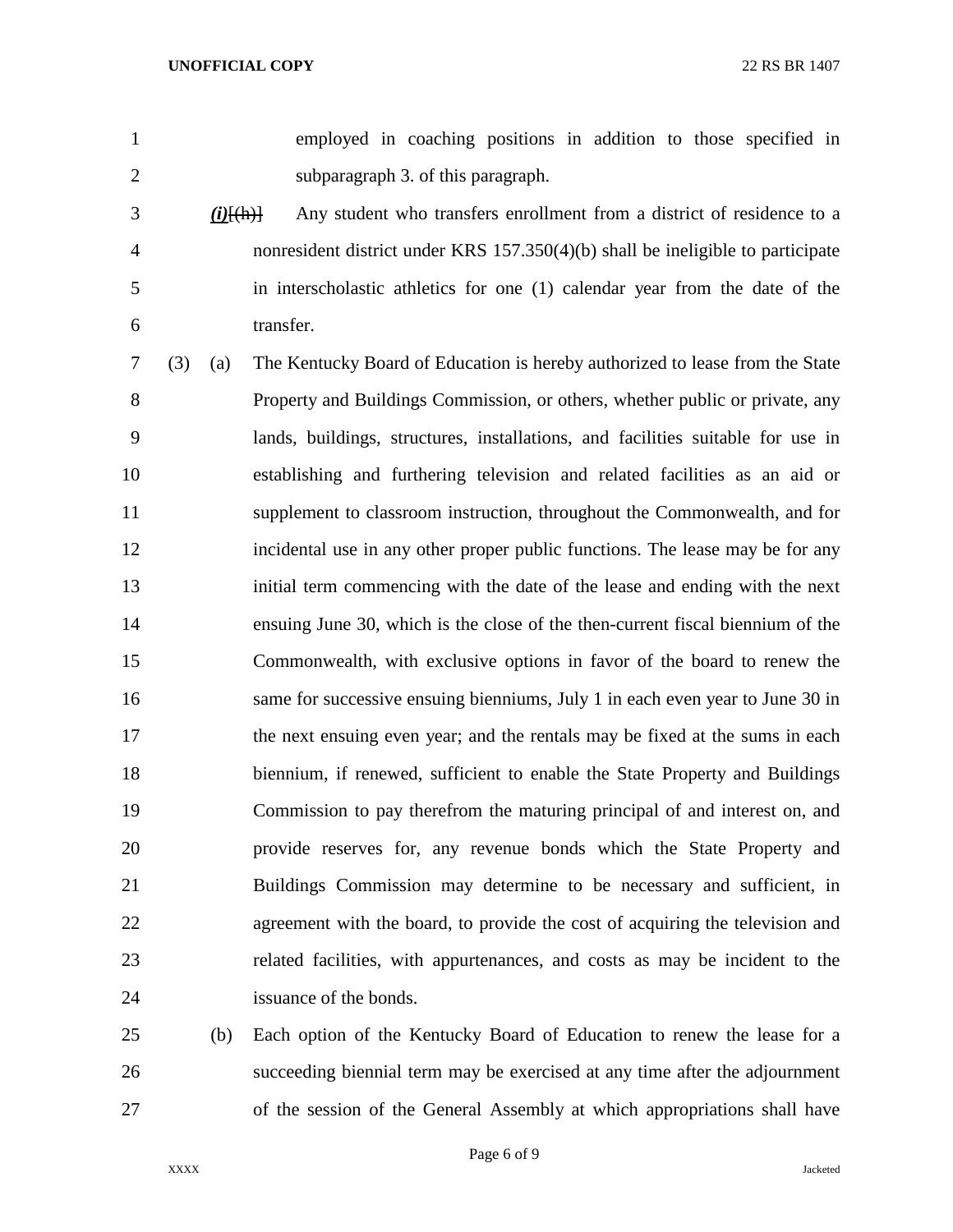## **UNOFFICIAL COPY** 22 RS BR 1407

1 been made for the operation of the state government for such succeeding biennial term, by notifying the State Property and Buildings Commission in writing, signed by the chief state school officer, and delivered to the secretary of the Finance and Administration Cabinet as a member of the commission. The option shall be deemed automatically exercised, and the lease automatically renewed for the succeeding biennium, effective on the first day thereof, unless a written notice of the board's election not to renew shall have been delivered in the office of the secretary of the Finance and Administration Cabinet before the close of business on the last working day in April immediately preceding the beginning of the succeeding biennium.

 (c) The Kentucky Board of Education shall not itself operate leased television facilities, or undertake the preparation of the educational presentations or films to be transmitted thereby, but may enter into one (1) or more contracts to provide therefor, with any public agency and instrumentality of the Commonwealth having, or able to provide, a staff with proper technical qualifications, upon which agency and instrumentality the board, through the chief state school officer and the Department of Education, is represented in such manner as to coordinate matters of curriculum with the curricula prescribed for the public schools of the Commonwealth. Any contract for the operation of the leased television or related facilities may permit limited and special uses of the television or related facilities for other programs in the public interest, subject to the reasonable terms and conditions as the board and the operating agency and instrumentality may agree upon; but any contract shall affirmatively forbid the use of the television or related facilities, at any time or in any manner, in the dissemination of political propaganda or in furtherance of the interest of any political party or candidate for public office, or for commercial advertising. No lease between the board and the State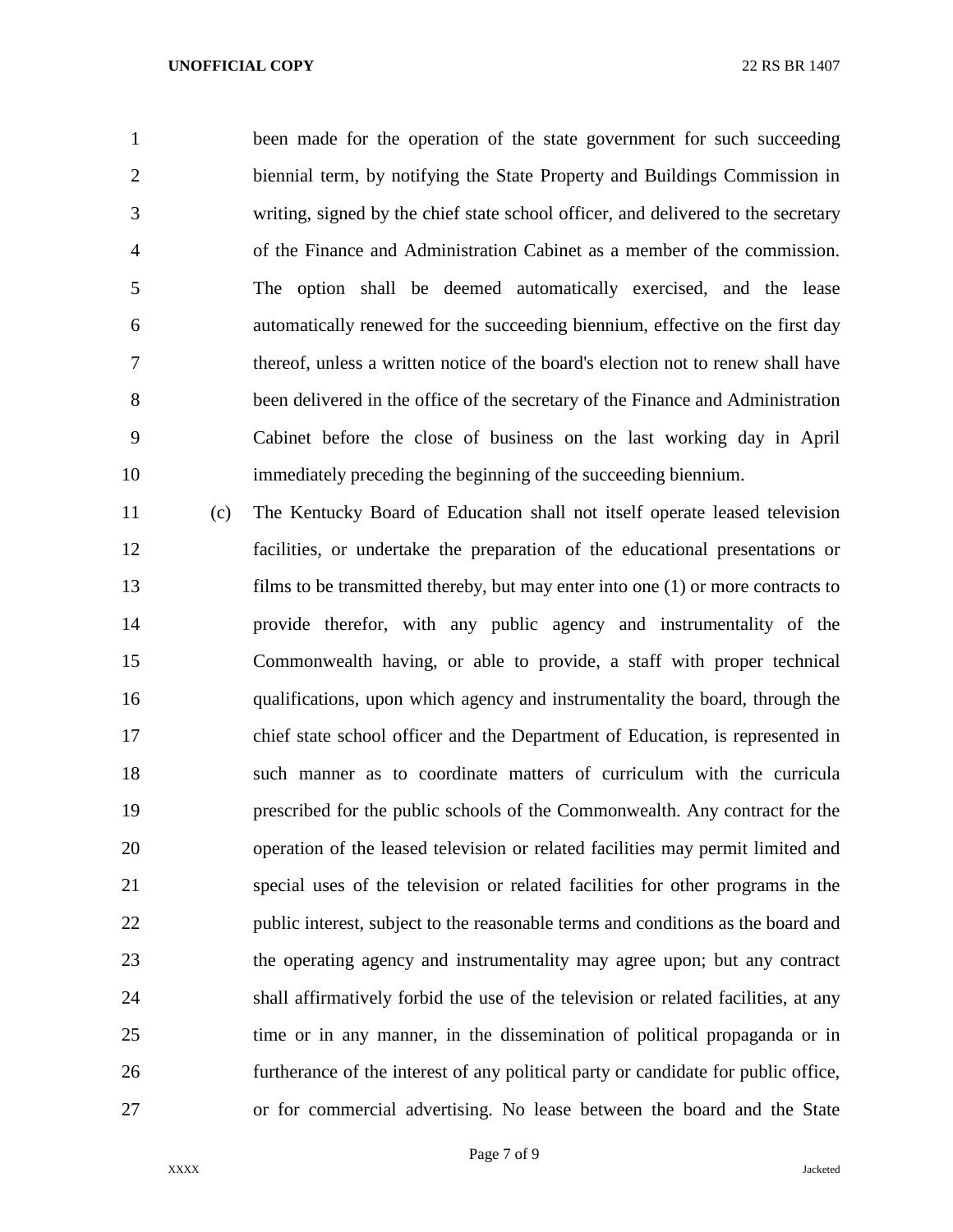Property and Buildings Commission shall bind the board to pay rentals for more than one (1) fiscal biennium at a time, subject to the aforesaid renewal options. The board may receive and may apply to rental payments under any lease and to the cost of providing for the operation of the television or related facilities not only appropriations which may be made to it from state funds, from time to time, but also contributions, gifts, matching funds, devises, and bequests from any source, whether federal or state, and whether public or private, so long as the same are not conditioned upon any improper use of the television or related facilities in a manner inconsistent with the provisions of 10 this subsection.

 (4) The state board may, on the recommendation and with the advice of the chief state school officer, prescribe, print, publish, and distribute at public expense such administrative regulations, courses of study, curriculums, bulletins, programs, outlines, reports, and placards as each deems necessary for the efficient management, control, and operation of the schools and programs under its jurisdiction. All administrative regulations published or distributed by the board shall be enclosed in a booklet or binder on which the words "informational copy" shall be clearly stamped or printed.

 (5) Upon the recommendation of the chief state school officer or his or her designee, the state board shall establish policy or act on all matters relating to programs, services, publications, capital construction and facility renovation, equipment, litigation, contracts, budgets, and all other matters which are the administrative responsibility of the Department of Education.

## 24 SECTION 2. A NEW SECTION OF KRS CHAPTER 158 IS CREATED TO READ AS FOLLOWS:

- *(1) Any student who:*
- *(a) Is deprived of an athletic opportunity;*